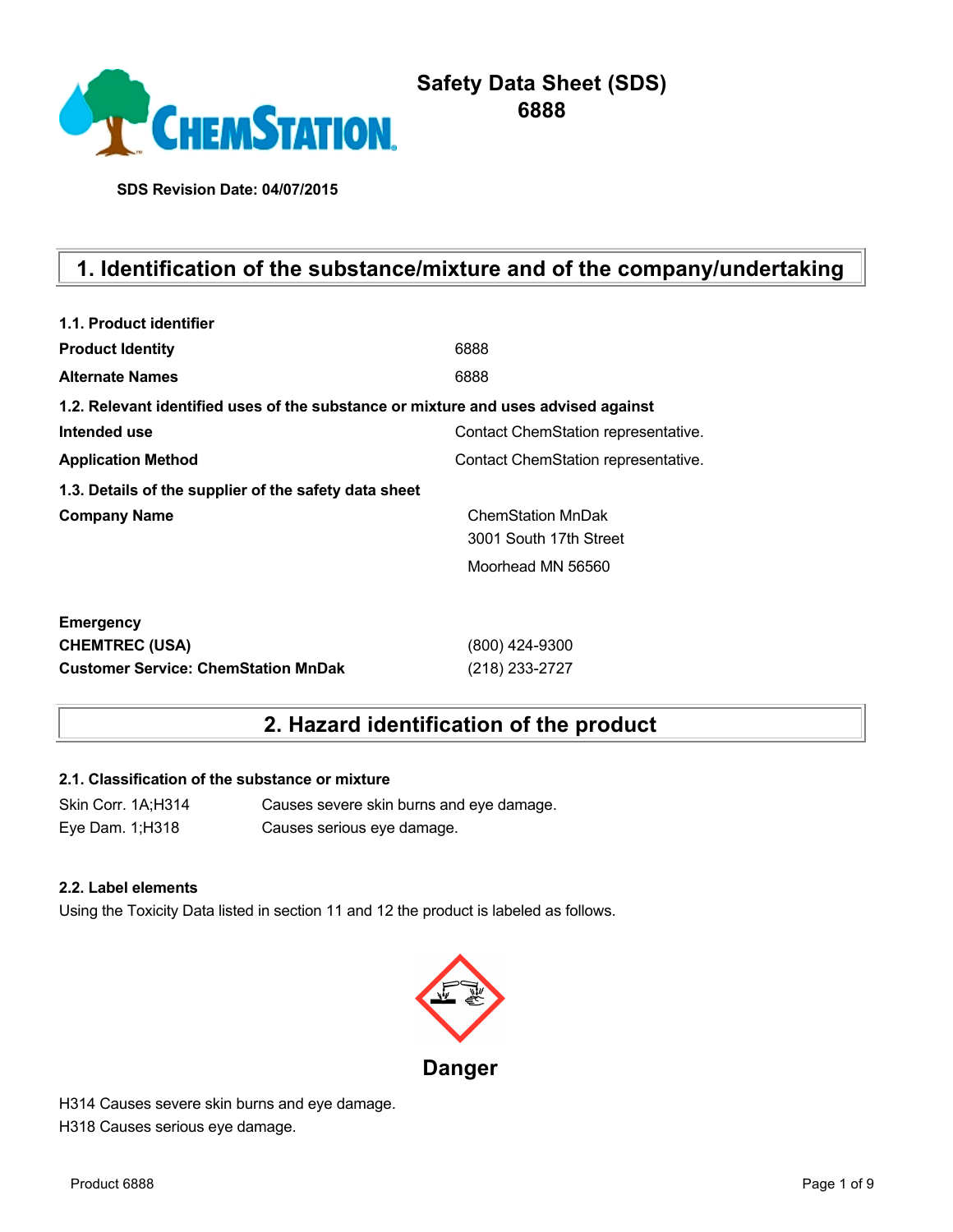### **[Prevention]:**

P260 Do not breathe mist / vapors / spray.

P264 Wash thoroughly after handling.

P280 Wear protective gloves / eye protection / face protection.

### **[Response]:**

P301+330+331 IF SWALLOWED: Rinse mouth. Do NOT induce vomiting.

P303+361+353 IF ON SKIN (or hair): Remove / Take off immediately all contaminated clothing. Rinse skin with water / shower.

P304+340 IF INHALED: Remove victim to fresh air and keep at rest in a position comfortable for breathing.

P305+351+338 IF IN EYES: Rinse continuously with water for several minutes. Remove contact lenses if present and easy to do - continue rinsing.

P310 Immediately call a POISON CENTER or doctor / physician.

P363 Wash contaminated clothing before reuse.

### **[Storage]:**

P405 Store locked up.

### **[Disposal]:**

P501 Dispose of contents / container in accordance with local / national regulations.

## **3. Composition/information on ingredients**

This product contains the following substances that present a hazard within the meaning of the relevant State and Federal Hazardous Substances regulations.

| Ingredient/Chemical Designations                            | Weight %   | <b>GHS Classification</b>                                                                              | <b>Notes</b>   |
|-------------------------------------------------------------|------------|--------------------------------------------------------------------------------------------------------|----------------|
| Sodium hydroxide<br>CAS Number: 0001310-73-2                | $1.0 - 10$ | Skin Corr. 1A:H314<br>Acute Tox. 4:H312                                                                | [1][2]         |
| Ethylene glycol monobutyl ether<br>CAS Number: 0000111-76-2 | $1.0 - 10$ | Acute Tox. 4:H332<br>Acute Tox. 4:H312<br>Acute Tox. 4:H302<br>Eve Irrit. 2:H319<br>Skin Irrit. 2:H315 | [1][2]         |
| longchain alcohol alkoxylated<br>CAS Number: 0166736-08-9   | $1.0 - 10$ | Acute Tox. 4:H302<br><b>Eve Dam. 1:H318</b>                                                            | $\mathbf{[1]}$ |

[1] Substance classified with a health or environmental hazard.

[2] Substance with a workplace exposure limit.

[3] PBT-substance or vPvB-substance.

\*The full texts of the phrases are shown in Section 16.

## **4. First aid measures**

### **4.1. Description of first aid measures**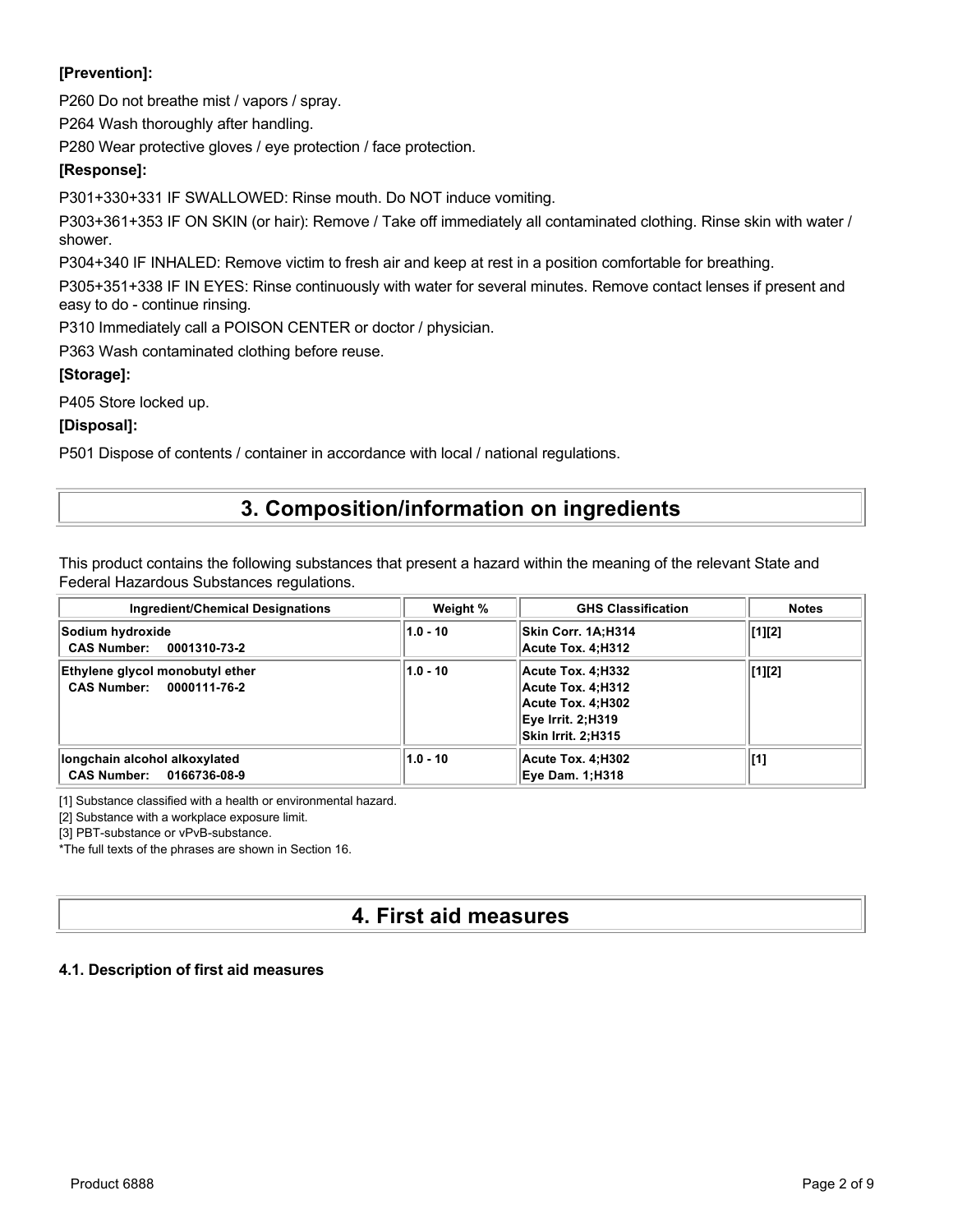| General           | Move victim to fresh air.<br>Call 911 or emergency medical service if deemed necessary.<br>Give artificial respiration if victim is not breathing.<br>Do not use mouth-to-mouth method if victim ingested or inhaled the substance; give artificial<br>respiration with the aid of a pocket mask equipped with a one-way valve or other proper<br>respiratory medical device.<br>Administer oxygen if breathing is difficult.<br>Remove and isolate contaminated clothing and shoes.<br>In case of contact with substance, immediately flush skin or eyes with running water for at<br>least 20 minutes.<br>For minor skin contact, avoid spreading material on unaffected skin.<br>Keep victim warm and quiet.<br>Effects of exposure (inhalation, ingestion or skin contact) to substance may be delayed.<br>Ensure that medical personnel are aware of the material(s) involved and take precautions to<br>protect themselves. |
|-------------------|-----------------------------------------------------------------------------------------------------------------------------------------------------------------------------------------------------------------------------------------------------------------------------------------------------------------------------------------------------------------------------------------------------------------------------------------------------------------------------------------------------------------------------------------------------------------------------------------------------------------------------------------------------------------------------------------------------------------------------------------------------------------------------------------------------------------------------------------------------------------------------------------------------------------------------------|
| <b>Inhalation</b> | Move victim to fresh air. Call emergency medical care. Apply artificial respiration if victim is<br>not breathing. Do not use mouth-to-mouth method if victim ingested or inhaled the<br>substance; induce artificial respiration with the aid of a pocket mask equipped with a one-way<br>valve or other proper respiratory medical device. Administer oxygen if breathing is difficult.                                                                                                                                                                                                                                                                                                                                                                                                                                                                                                                                         |
| <b>Eyes</b>       | Irrigate copiously with clean water for at least 15 minutes, holding the eyelids apart and seek<br>medical attention.                                                                                                                                                                                                                                                                                                                                                                                                                                                                                                                                                                                                                                                                                                                                                                                                             |
| <b>Skin</b>       | Remove contaminated clothing. Wash skin thoroughly with soap and water or use a<br>recognized skin cleanser.                                                                                                                                                                                                                                                                                                                                                                                                                                                                                                                                                                                                                                                                                                                                                                                                                      |
| Ingestion         | If swallowed obtain immediate medical attention. Keep at rest. Do NOT induce vomiting.                                                                                                                                                                                                                                                                                                                                                                                                                                                                                                                                                                                                                                                                                                                                                                                                                                            |
|                   | 4.2. Most important symptoms and effects, both acute and delayed                                                                                                                                                                                                                                                                                                                                                                                                                                                                                                                                                                                                                                                                                                                                                                                                                                                                  |
| <b>Overview</b>   | Effects of exposure (inhalation, ingestion or skin contact) to substance may be delayed. See<br>section 2 for further details.                                                                                                                                                                                                                                                                                                                                                                                                                                                                                                                                                                                                                                                                                                                                                                                                    |
| <b>Eyes</b>       | Causes serious eye damage.                                                                                                                                                                                                                                                                                                                                                                                                                                                                                                                                                                                                                                                                                                                                                                                                                                                                                                        |
| <b>Skin</b>       | Causes severe skin burns and eye damage.                                                                                                                                                                                                                                                                                                                                                                                                                                                                                                                                                                                                                                                                                                                                                                                                                                                                                          |
|                   |                                                                                                                                                                                                                                                                                                                                                                                                                                                                                                                                                                                                                                                                                                                                                                                                                                                                                                                                   |

# **5. Fire-fighting measures**

## **5.1. Extinguishing media**

Recommended extinguishing media; alcohol resistant foam, CO<sub>2</sub>, powder, water spray. Do not use; water jet.

### **5.2. Special hazards arising from the substance or mixture**

Hazardous decomposition: No hazardous decomposition data available.

Do not breathe mist / vapors / spray.

## **5.3. Advice for fire-fighters**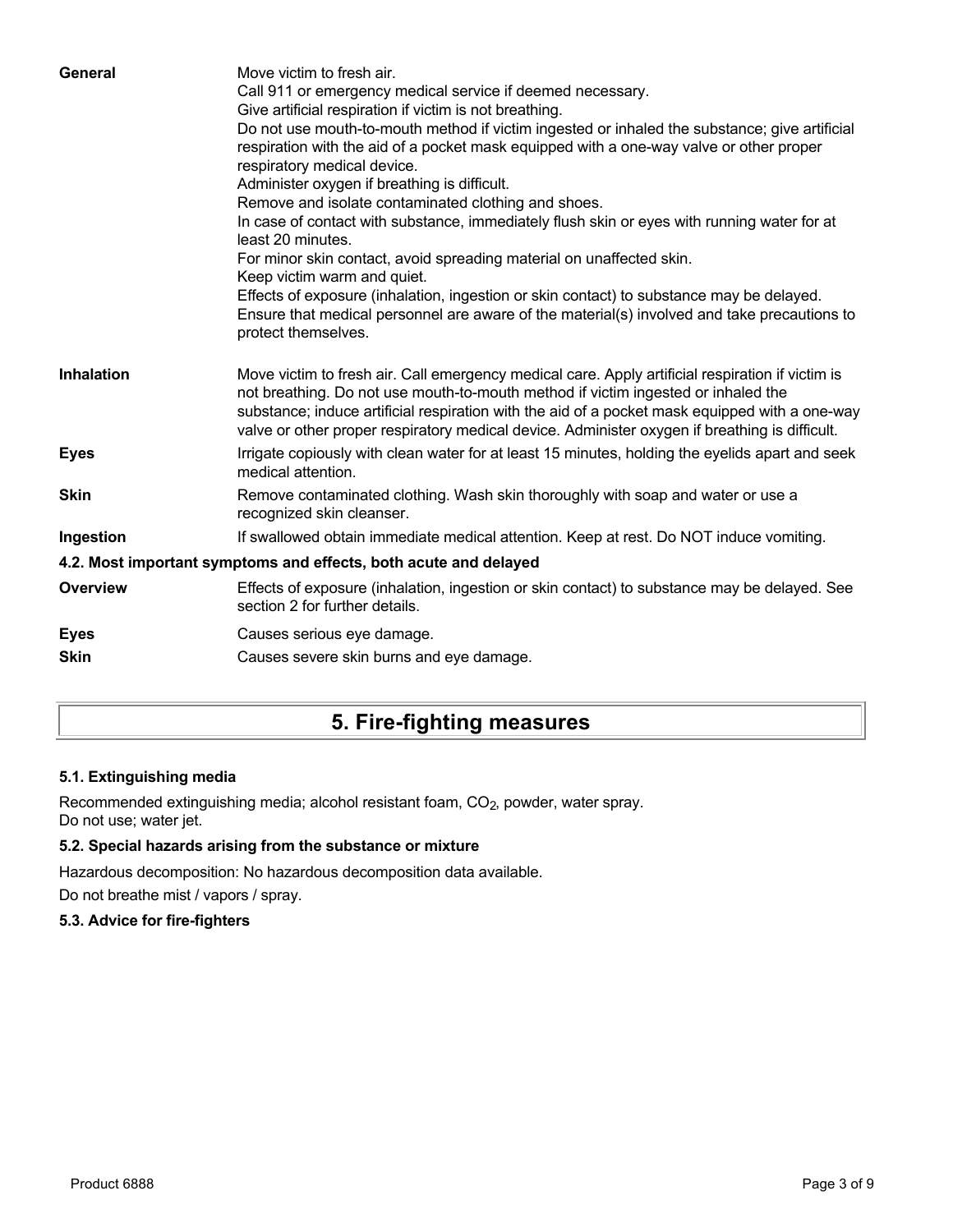Wear positive pressure self-contained breathing apparatus (SCBA).

Wear chemical protective clothing that is specifically recommended by the manufacturer. It may provide little or no thermal protection.

Non-combustible, substance itself does not burn but may decompose upon heating to produce corrosive and/or toxic fumes.

Some are oxidizers and may ignite combustibles (wood, paper, oil, clothing, etc.).

Contact with metals may evolve flammable hydrogen gas.

Containers may explode when heated.

**TOXIC**; inhalation, ingestion or skin contact with material may cause severe injury or death.

Contact with molten substance may cause severe burns to skin and eyes.

Avoid any skin contact.

Effects of contact or inhalation may be delayed.

Fire may produce irritating, corrosive and/or toxic gases.

Runoff from fire control or dilution water may be corrosive and/or toxic and cause pollution.

**ERG Guide No.** 154

## **6. Accidental release measures**

#### **6.1. Personal precautions, protective equipment and emergency procedures**

ELIMINATE all ignition sources (no smoking, flares, sparks or flames in immediate area).

Do not touch damaged containers or spilled material unless wearing appropriate protective clothing.

Stop leak if you can do it without risk.

Prevent entry into waterways, sewers, basements or confined areas.

Absorb or cover with dry earth, sand or other non-combustible material and transfer to containers. DO NOT GET WATER INSIDE CONTAINERS.

#### **6.2. Environmental precautions**

Do not allow spills to enter drains or waterways.

Use good personal hygiene practices. Wash hands before eating, drinking, smoking or using toilet. Promptly remove soiled clothing and wash thoroughly before reuse.

### **6.3. Methods and material for containment and cleaning up**

Keep unauthorized personnel away. Stay upwind. Keep out of low areas. Ventilate enclosed areas.

## **7. Handling and storage**

#### **7.1. Precautions for safe handling**

See section 2 for further details. - [Prevention]:

#### **7.2. Conditions for safe storage, including any incompatibilities**

Handle containers carefully to prevent damage and spillage.

Incompatible materials: No data available.

See section 2 for further details. - [Storage]:

#### **7.3. Specific end use(s)**

No data available.

## **8. Exposure controls and personal protection**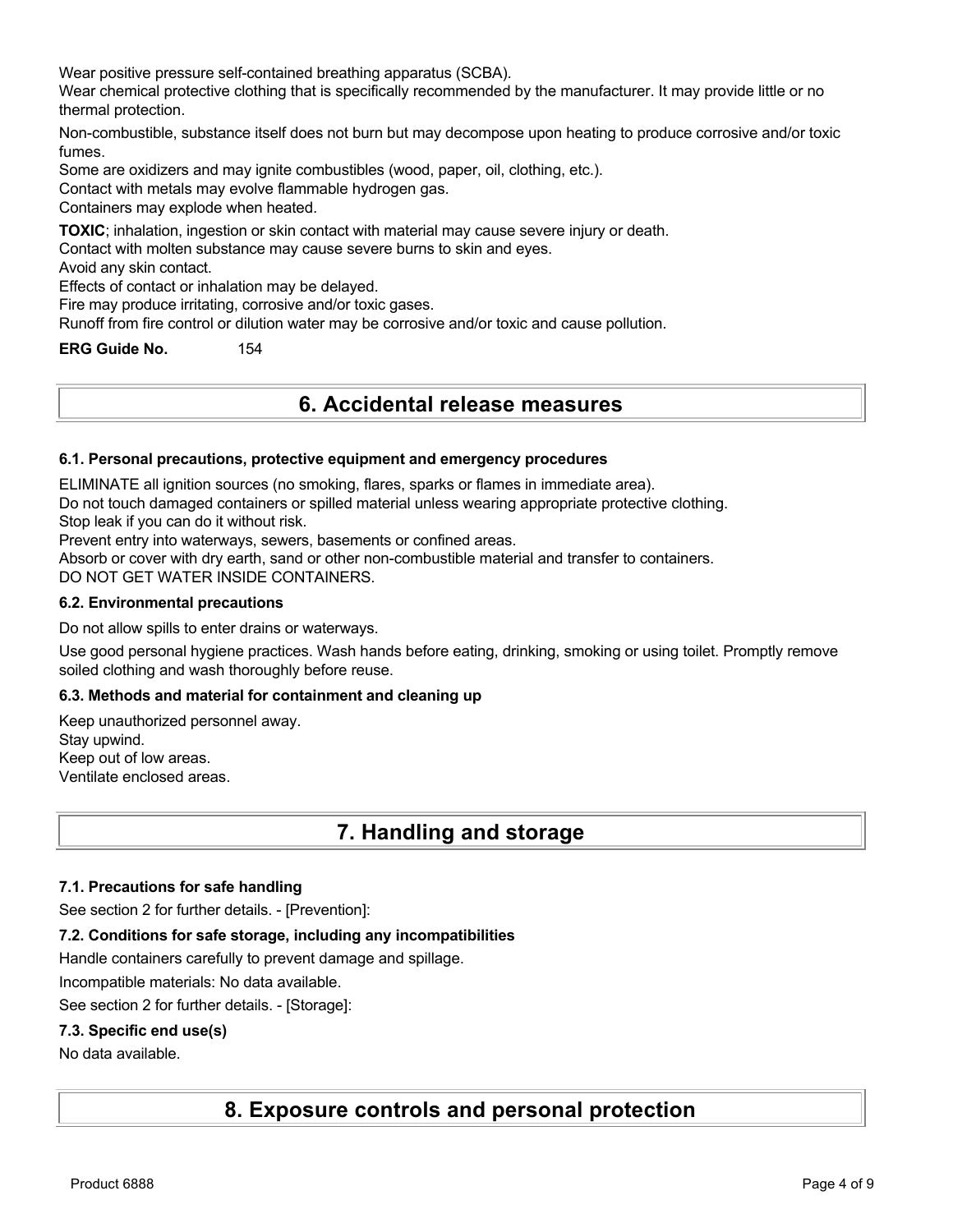### **8.1. Control parameters**

| <b>Exposure</b> |                                 |               |                               |
|-----------------|---------------------------------|---------------|-------------------------------|
| <b>CAS No.</b>  | Ingredient                      | <b>Source</b> | Value                         |
| 0000111-76-2    | Ethylene glycol monobutyl ether | <b>OSHA</b>   | TWA 50 ppm (240 mg/m3) [skin] |
|                 |                                 | ACGIH         | TWA: 20 ppmRevised 2003,      |
|                 |                                 | <b>NIOSH</b>  | TWA 5 ppm (24 mg/m3) [skin]   |
|                 |                                 | Supplier      | No Established Limit          |
| 0001310-73-2    | Sodium hydroxide                | <b>OSHA</b>   | TWA 2 $mg/m3$                 |
|                 |                                 | <b>ACGIH</b>  | Ceiling: 2 mg/m3              |
|                 |                                 | <b>NIOSH</b>  | $C2$ mg/m3                    |
|                 |                                 | Supplier      | No Established Limit          |
| 0166736-08-9    | longchain alcohol alkoxylated   | <b>OSHA</b>   | No Established Limit          |
|                 |                                 | ACGIH         | No Established Limit          |
|                 |                                 | <b>NIOSH</b>  | No Established Limit          |
|                 |                                 | Supplier      | No Established Limit          |

### **Carcinogen Data**

| <b>CAS No.</b> | Ingredient                      | ∣Source∣    | Value                                                               |
|----------------|---------------------------------|-------------|---------------------------------------------------------------------|
| 0000111-76-2   | Ethylene glycol monobutyl ether | <b>OSHA</b> | Select Carcinogen: No                                               |
|                |                                 | <b>NTP</b>  | Known: No: Suspected: No                                            |
|                |                                 | <b>IARC</b> | Group 1: No: Group 2a: No: Group 2b: No: Group 3: Yes: Group 4: No: |
| 0001310-73-2   | Sodium hydroxide                | <b>OSHA</b> | Select Carcinogen: No                                               |
|                |                                 | <b>NTP</b>  | Known: No: Suspected: No                                            |
|                |                                 | <b>IARC</b> | Group 1: No: Group 2a: No: Group 2b: No: Group 3: No: Group 4: No:  |
| 0166736-08-9   | longchain alcohol alkoxylated   | <b>OSHA</b> | Select Carcinogen: No                                               |
|                |                                 | <b>NTP</b>  | Known: No; Suspected: No                                            |
|                |                                 | <b>IARC</b> | Group 1: No: Group 2a: No: Group 2b: No: Group 3: No: Group 4: No:  |

### **8.2. Exposure controls**

| <b>Respiratory</b>          | If workers are exposed to concentrations above the exposure limit they must use the<br>appropriate, certified respirators.                                                                                                                                                                                                             |
|-----------------------------|----------------------------------------------------------------------------------------------------------------------------------------------------------------------------------------------------------------------------------------------------------------------------------------------------------------------------------------|
| <b>Eyes</b>                 | Protective safety glasses recommended.                                                                                                                                                                                                                                                                                                 |
| <b>Skin</b>                 | Wear overalls to keep skin contact to a minimum.                                                                                                                                                                                                                                                                                       |
| <b>Engineering Controls</b> | Provide adequate ventilation. Where reasonably practicable this should be achieved by the<br>use of local exhaust ventilation and good general extraction. If these are not sufficient to<br>maintain concentrations of particulates and any vapor below occupational exposure limits<br>suitable respiratory protection must be worn. |
| <b>Other Work Practices</b> | Use good personal hygiene practices. Wash hands before eating, drinking, smoking or using<br>toilet. Promptly remove soiled clothing and wash thoroughly before reuse.                                                                                                                                                                 |

See section 2 for further details. - [Prevention]:

# **9. Physical and chemical properties**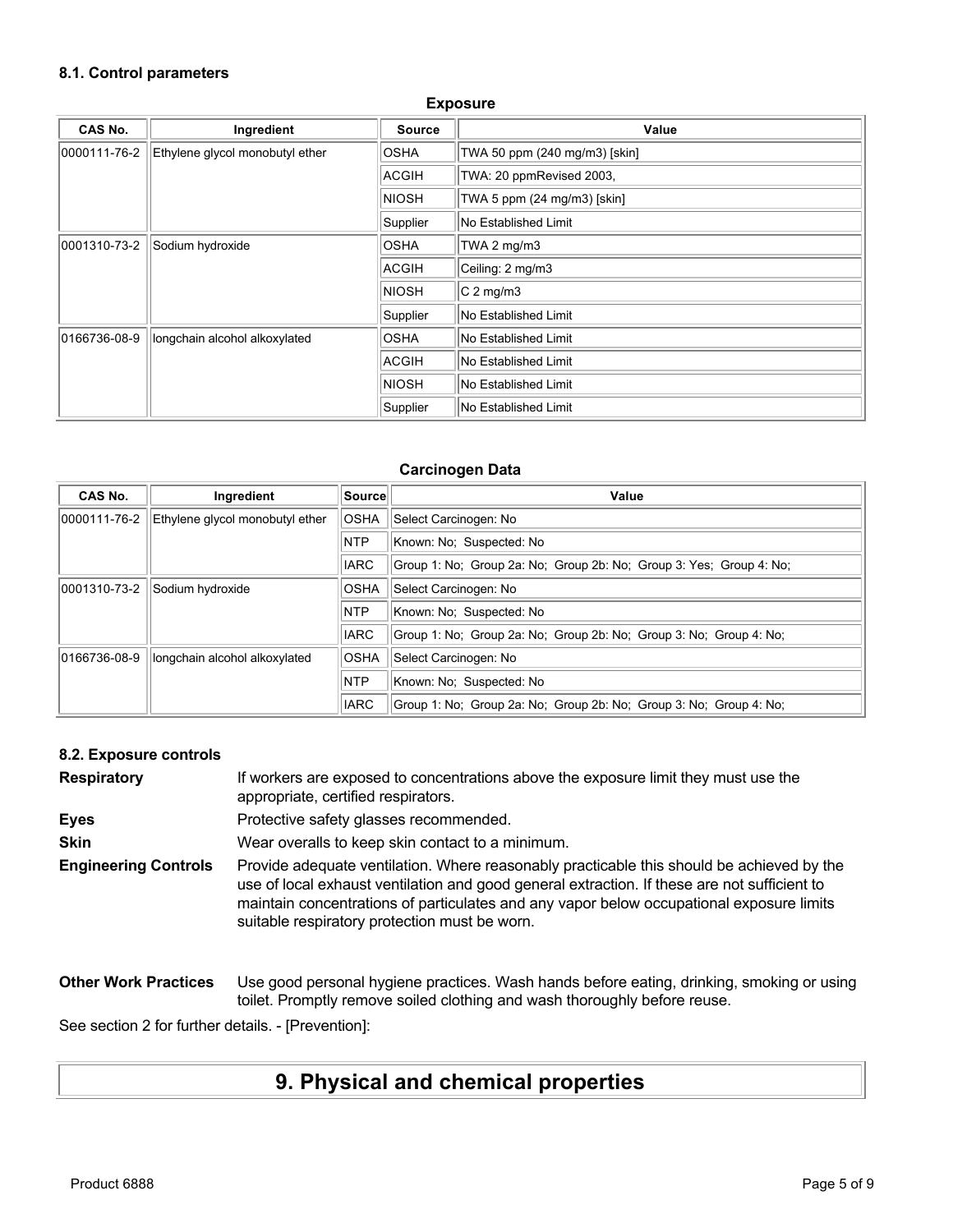| Appearance                                         | Clear Liquid                               |
|----------------------------------------------------|--------------------------------------------|
| Odor                                               | Mild                                       |
| <b>Odor threshold</b>                              | Not Measured                               |
| рH                                                 | $-n/a-$                                    |
| Melting point / freezing point                     | Not Measured                               |
| Initial boiling point and boiling range            | 212 deg F                                  |
| <b>Flash Point</b>                                 | >200 degrees F PMCC (non-flammable)        |
| Evaporation rate (Ether = 1)                       | 0.33                                       |
| <b>Flammability (solid, gas)</b>                   | Not Applicable                             |
| Upper/lower flammability or explosive<br>limits    | Lower Explosive Limit: Not Measured        |
|                                                    | <b>Upper Explosive Limit: Not Measured</b> |
| Vapor pressure (Pa)                                | Not Determined                             |
| <b>Vapor Density</b>                               | Not Determined                             |
|                                                    |                                            |
| <b>Specific Gravity</b>                            | 1.060 - 1.082                              |
| <b>Solubility in Water</b>                         | Not Measured                               |
| Partition coefficient n-octanol/water (Log<br>Kow) | Not Measured                               |
| <b>Auto-ignition temperature</b>                   | Not Measured                               |
| <b>Decomposition temperature</b>                   | Not Measured                               |
| <b>Viscosity (cSt)</b>                             | Not Measured                               |
| <b>Foaming</b>                                     | Moderate                                   |

# **10. Stability and reactivity**

### **10.1. Reactivity**

Hazardous Polymerization will not occur. **10.2. Chemical stability** Stable under normal circumstances. **10.3. Possibility of hazardous reactions** No data available. **10.4. Conditions to avoid** No data available. **10.5. Incompatible materials** No data available. **10.6. Hazardous decomposition products** No hazardous decomposition data available.

# **11. Toxicological information**

### **Acute toxicity**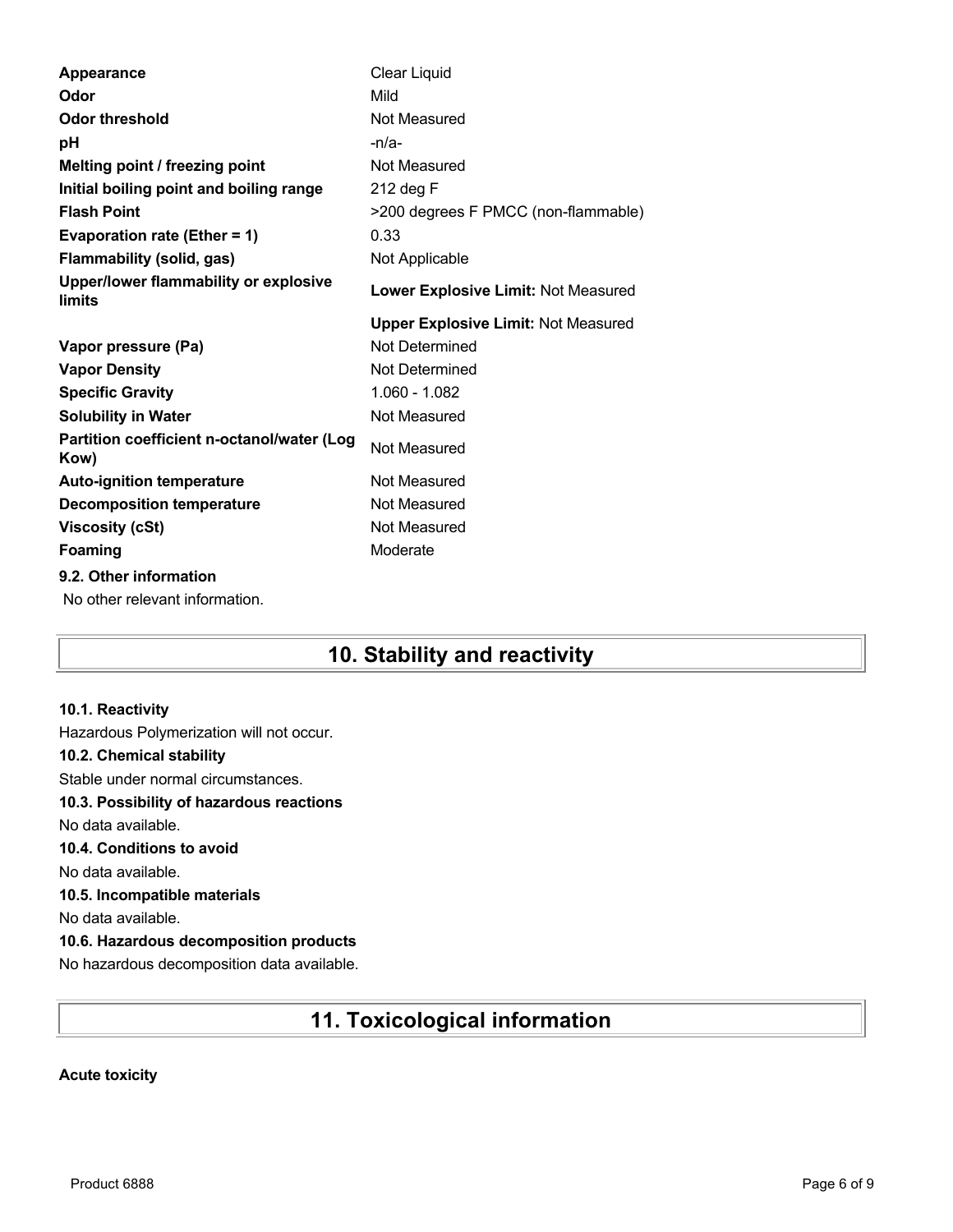| Ingredient                                    | Oral LD50,<br>mg/kg                      | Skin LD50,<br>mg/kg                      | <b>Inhalation</b><br>Vapor LD50,<br>mg/L/4hr | <b>Inhalation</b><br>∣Dust/Mist LD50.∣<br>mg/L/4hr | <b>Inhalation</b><br>Gas LD50,<br>ppm |
|-----------------------------------------------|------------------------------------------|------------------------------------------|----------------------------------------------|----------------------------------------------------|---------------------------------------|
| Sodium hydroxide - (1310-73-2)                | 6,600.00,<br>Mouse -<br>Category: NA     | 1.350.00.<br>Rabbit -<br>Category: 4     | 600.00, Mouse<br>- Category: NA              | No data available                                  | No data<br>available                  |
| Ethylene glycol monobutyl ether - (111-76-2)  | 1.414.00.<br>Guinea Pig -<br>Category: 4 | 1.200.00.<br>Guinea Pig -<br>Category: 4 | Pig - Category:<br>NA.                       | 173.00, Guinea    No data available                | No data<br>available                  |
| longchain alcohol alkoxylated - (166736-08-9) | No data<br>available                     | No data<br>available                     | No data<br>available                         | No data available                                  | No data<br>available                  |

Note: When no route specific LD50 data is available for an acute toxin, the converted acute toxicity point estimate was used in the calculation of the product's ATE (Acute Toxicity Estimate).

| <b>Classification</b>         | Category | <b>Hazard Description</b>                |
|-------------------------------|----------|------------------------------------------|
| Acute toxicity (oral)         |          | Not Applicable                           |
| Acute toxicity (dermal)       |          | Not Applicable                           |
| Acute toxicity (inhalation)   |          | Not Applicable                           |
| Skin corrosion/irritation     | 1A       | Causes severe skin burns and eye damage. |
| Serious eye damage/irritation |          | Causes serious eye damage.               |
| Respiratory sensitization     |          | Not Applicable                           |
| Skin sensitization            |          | Not Applicable                           |
| Germ cell mutagenicity        |          | Not Applicable                           |
| Carcinogenicity               |          | Not Applicable                           |
| Reproductive toxicity         |          | Not Applicable                           |
| STOT-single exposure          |          | Not Applicable                           |
| STOT-repeated exposure        |          | Not Applicable                           |
| Aspiration hazard             |          | Not Applicable                           |

# **12. Ecological information**

### **12.1. Toxicity**

The preparation has been assessed following the conventional method of the Dangerous Preparations Directive 1999/45/EC and GHS and is not classified as dangerous for the environment, but contains substance(s) dangerous for the environment. See section 3 for details

### **Aquatic Ecotoxicity**

| Ingredient                                    | 96 hr LC50 fish,<br>ma/l    | 48 hr EC50 crustacea,<br>mg/l | ErC50 algae,<br>mq/l |
|-----------------------------------------------|-----------------------------|-------------------------------|----------------------|
| Sodium hydroxide - (1310-73-2)                | 196.00, Poecilia reticulata | 40.38, Ceriodaphnia dubia     | Not Available        |
| Ethylene glycol monobutyl ether - (111-76-2)  | 220.00, Fish (Piscis)       | 1,000.00, Daphnia magna       | Not Available        |
| longchain alcohol alkoxylated - (166736-08-9) | Not Available               | Not Available                 | Not Available        |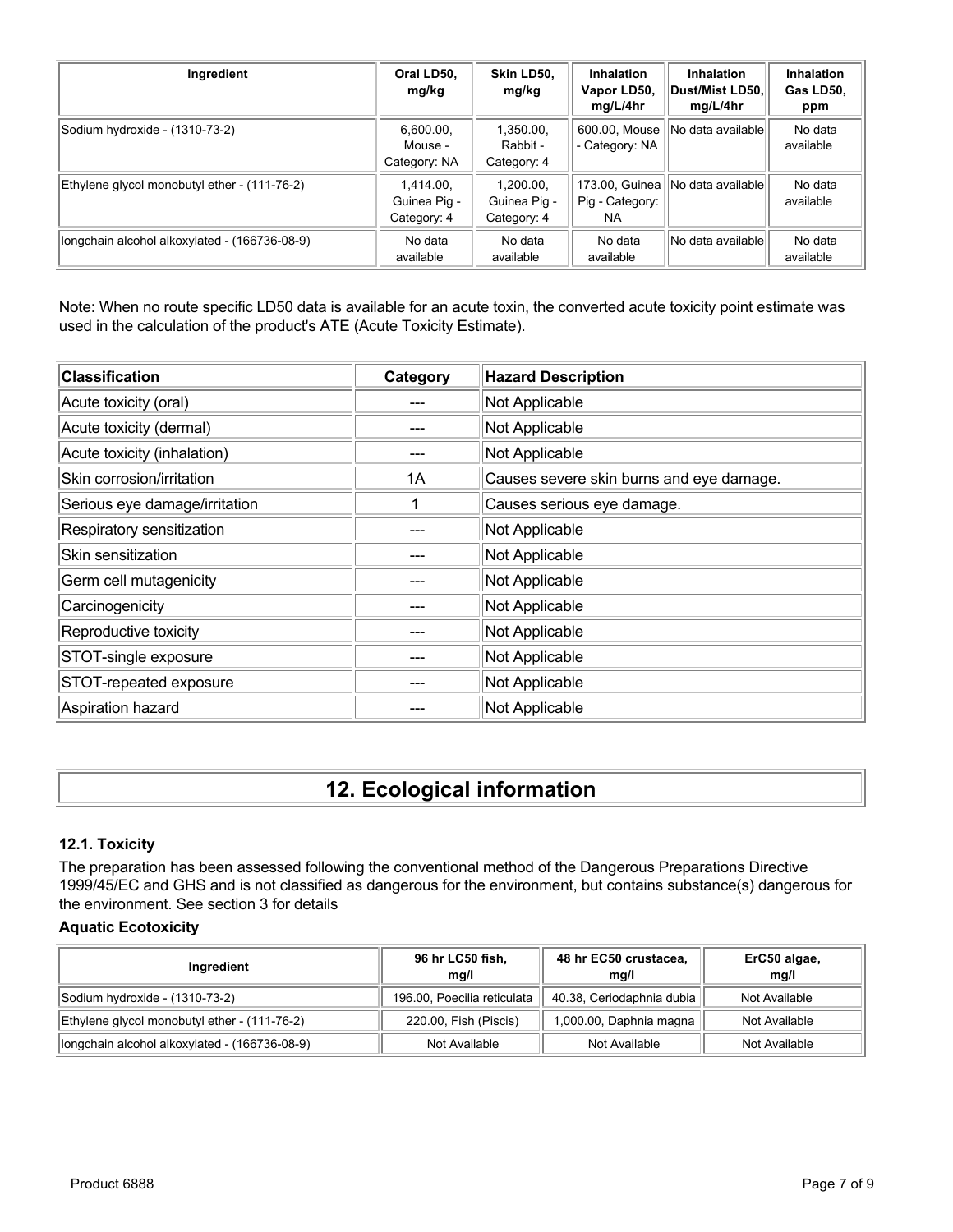### **12.2. Persistence and degradability**

There is no data available on the preparation itself.

### **12.3. Bioaccumulative potential**

Not Measured

**12.4. Mobility in soil**

No data available.

### **12.5. Results of PBT and vPvB assessment**

This product contains no PBT/vPvB chemicals.

### **12.6. Other adverse effects**

No data available.

## **13. Disposal considerations**

### **13.1. Waste treatment methods**

Observe all federal, state and local regulations when disposing of this substance.

## **14. Transport information**

| NA1760                                         |
|------------------------------------------------|
| Compound, Cleaning, Liquid, (Sodium Hydroxide) |
| 8                                              |
| Ш                                              |
|                                                |

## **15. Regulatory information**

| <b>Regulatory Overview</b>                          | The regulatory data in Section 15 is not intended to be all-inclusive, only selected regulations<br>are represented. |
|-----------------------------------------------------|----------------------------------------------------------------------------------------------------------------------|
| <b>Toxic Substance</b><br><b>Control Act (TSCA)</b> | All components of this material are either listed or exempt from listing on the TSCA Inventory.                      |
| <b>WHMIS Classification</b>                         | $D2B$ F                                                                                                              |
| <b>US EPA Tier II Hazards</b>                       | <b>Fire: No</b>                                                                                                      |

**Sudden Release of Pressure:** No **Reactive:** No **Immediate (Acute):** Yes **Delayed (Chronic):** No

#### **EPCRA 311/312 Chemicals and RQs (lbs):**

Sodium hydroxide ( 1,000.00)

# **EPCRA 302 Extremely Hazardous :**

(No Product Ingredients Listed)

### **EPCRA 313 Toxic Chemicals:**

Ethylene glycol monobutyl ether

**Proposition 65 - Carcinogens (>0.0%):** (No Product Ingredients Listed)

#### **Proposition 65 - Developmental Toxins (>0.0%):** (No Product Ingredients Listed)